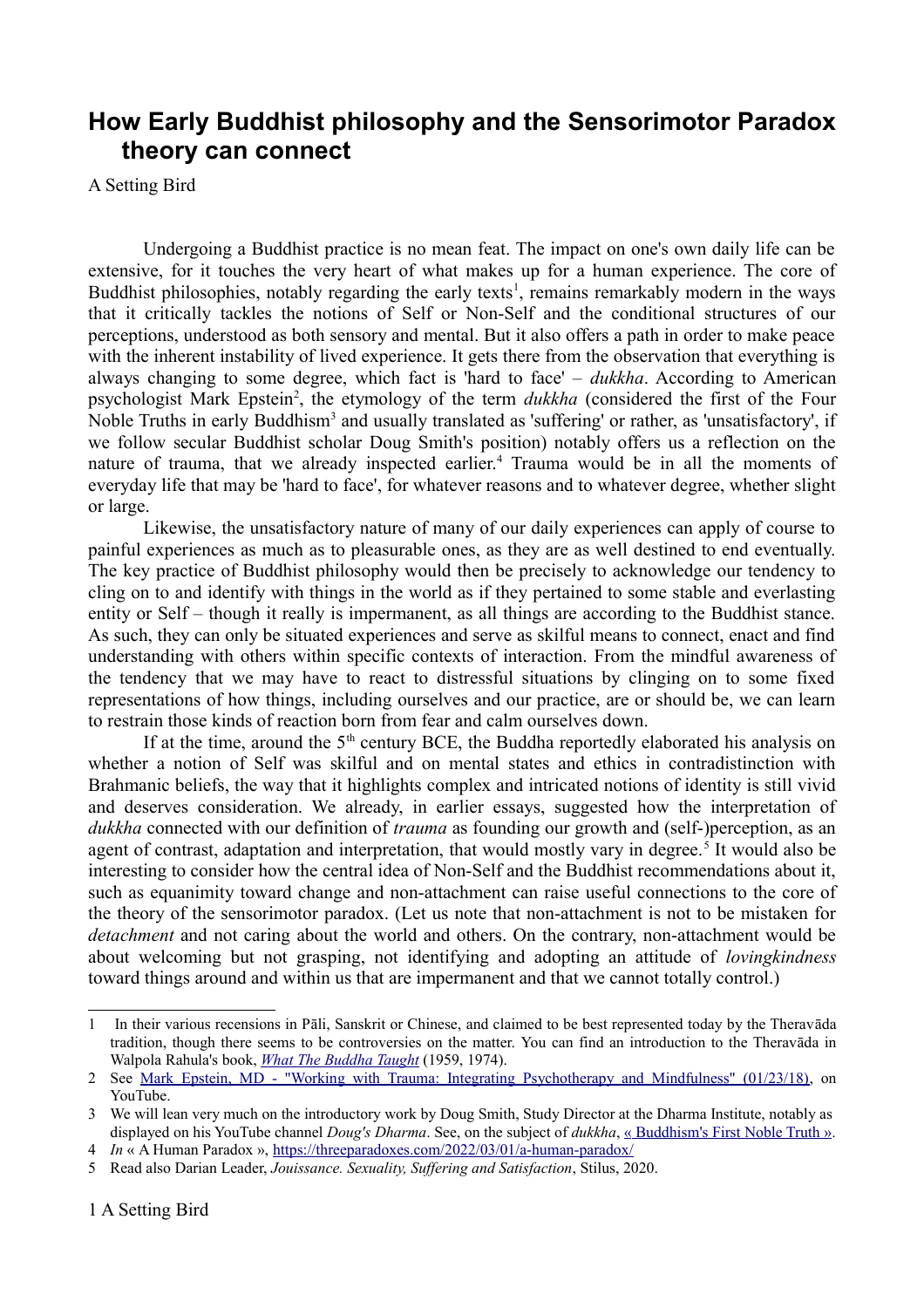## **The theory of the sensorimotor paradox**

As to the heart of the theory of the sensorimotor paradox, as we remind it, it is the evolutionary hypothesis that the development of human species' capacity for imagination might have been possible thanks to a sensorimotor paradox – first, the situation of gazing at one's own hand(s). Sensorimotor usual interactions would break down as the object of the gazing here is the very same one as the hand that I would have the impulse to react with in relation to any other object. Biologist Gerald M. Edelman's condition for self-consciousness would be satisfied, as the usual neural response to stimulation would then be 'delayed or lagged'<sup>[6](#page-1-0)</sup>. This particular situation would produce a disconnection of the sensorimotor image then generated from the possibility of its enaction toward this very situation – frozen. (It is to be noted here that we understand the concepts of sensorimotricity and enaction as used and developed by Chilean Biologist Francisco Varela in his work, that was deeply inspired by Buddhism itself.<sup>[7](#page-1-1)</sup>)

That means that imagination, as a first support for later collective elaboration of networks of symbolisation, would rely on a gap opened within our capacity to spontaneously and *compulsively* respond to a situation on the sensorimotor level. In this disconnection between situation and sensorimotor reaction, the working and relative autonomy of the mental image that we would find ourselves caught into, as well as the emotional effect of being frozen into that moment would act as an equivalent substitution, so to release the entropy of restraining and delaying the response that would have been otherwise given. We, in a way, *grasp* to that image as there is nothing else that we can grasp on to.

It gives a complex configuration where I become myself the object of a somewhat abstract scene and complicated feeling, as my own hand alienates from myself and becomes part of something seeming to belong to the outside world. My perception of the latter, of what it *is* and means to me shifts as well, as it seems to become, through the assimilation of my hand, a part of *me*, an ontological experience. So, we do tend to identify to our mental images and representations as they are the substitutes to a most vital and bodily need for sensorimotor interaction. The disruption of this elementary capacity produces a situation of distress, that needs an emergency alternative, found in the situation itself and its imaginary-like outcome. Any idea and perception of a self would be, from that point, a reconstruction from the ongoing and *traumatic* (in the sense mentioned above) generation of sensorimotor memory, which would later on articulate with social interactions, rules and conventions, looped within itself, its own narrative activity and constant work of anticipation and interpretation. Eventually, it locates all its effort and tension internalising non-expressed and then repressed possibilities within the body.

In a way, as did psychoanalysis, for instance and to an extent with the freudian unconscious and the lacanian concepts of signifiers and the symbolic, early Buddhism aimed well at understanding how much any mental formalisation would come up as an attempt at grasping on to some safety resort, at rescuing oneself from distress, seeking a form of stability. As we saw, the state of paradox described in the theory that we developed before is a highly distressful one, as the very structure of sensorimotricity and capacity for the body to function is put at risk. In a passionating way, early Buddhist psychological analysis and the ways that it offers to heal and make peace with our disruptive sense of self are stimulating and encouraging, especially in dire times such as ours today.

<span id="page-1-0"></span><sup>6</sup> *In* Gerald M. Edelman, *The Remembered Present*, Basic Books, 1987.

<span id="page-1-1"></span><sup>7</sup> The last part of collective book *The Embodied Mind* (written with Evan Thompson and Eleanor Rosch, MIT Press, 1991) is dedicated to the influence on their work of late Madhyamaka Buddhism and its ecological touch.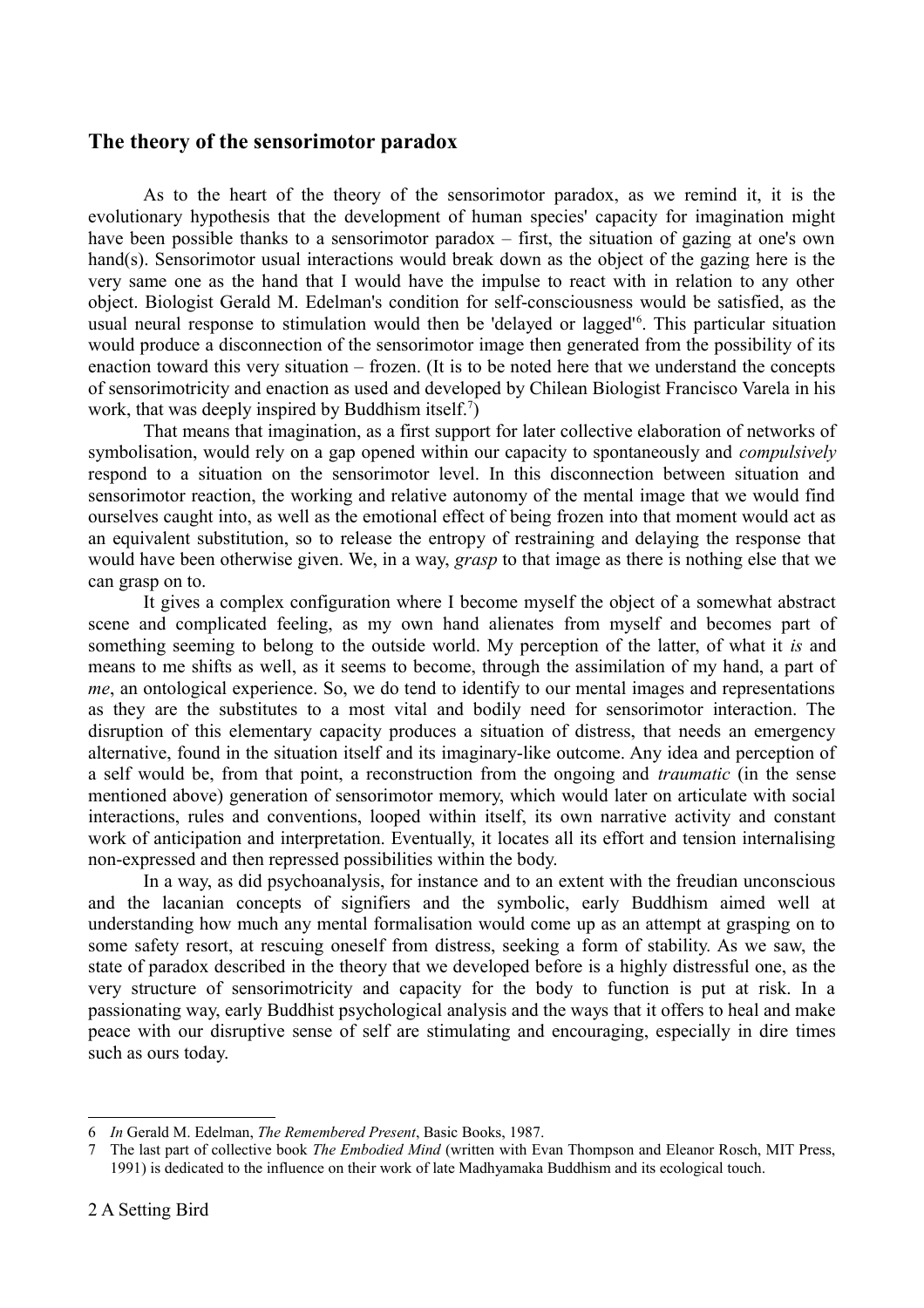## *What say 'me' ?*

The second paradox that we discussed in the work that is being done here<sup>[8](#page-2-0)</sup> is the paradox of the word 'me'. When I say 'me', aiming at the reality of my lived and non-communicable sensorimotor and emotional experience, I have to step out of that experience in order to involve the participation of someone else, which I hope to get in order to testify of the existence of such a concrete object as a 'me'. We can see here how it connects with the Buddhist assertion according to which any permanent and everlasting 'Self' that we are expected to find by inspection is only seeming to exist within a conventional, relational and situated construct.

It also joins with the structure of the mirror phase, such as the one proposed by French psychoanalyst Jacques Lacan since the 1930's, taking up from Henri Wallon's first observation : an 'I' can only exist within a dualistic structure where it would oppose a 'you' or a 'it' as a common and *outside* object of consideration. There, we need the outside gaze to give the object 'me' its *form.* As I say 'me', I also marvel at the possibility that such a space could open in-between me and someone else that would allow my own existence to become some object separated from my prime experience, which is so difficult to grasp. The word 'me', its fiction and narrative structure take me back into the circle of my relation to someone else that I wish to be supported by as the structure of a testified and ever-standing reality. So, there is a form of attachment, in the sense developed by psychologist John Bowlby in the 1960's. Saying 'me' may be an attempt at making contact again with someone else, even in the abyss of self-disruption, at recreating some stable bond though it is always unsure, because this 'me' reality needs the same relational structure to hold, beyond the security of a closer physical contact, which always ends eventually.

That is the same relational structure that we try to maintain on a moment to moment basis by compulsively diving into our constant stream of thought. We need someone to talk to and address just to maintain the formal representation and illusion of some self, that would exist and be expressed through speech : to talk is to exist within a bond to others that seems to guarantee a form of permanence, in a way by a relation of moral debt. By their name, we take debt from others to stay with us attached, for better or worse, even though that kind of permanence is but a wish that may overlap its possibility. Otherwise, we risk facing the gap that we mentioned before, this hole and lack of a possibility to respond, as we grew up as individuals integrating the codes of conduct and social behaviour that we intimately know rule our interactions with others and our capacity to be accepted and thus survive among them, should we feel safely that we can be loved. The theory of the sensorimotor paradox gives a possible way of understanding why the gap is inevitable as it would be founding our very capacity to think, to retain sensorimotor enaction within imaginary and symbolic processes.

## *The way of healing*

On its side, Buddhism proposed very early efficient ways both to make peace with the nonexistence of some self-evident Self that would exist outside of conventional and experiencial structures and situations, and to encourage the development of a middle-ground between abandoning the implication of a self and still feeling concerned by what happens to the world around us and others – a centred ethics between desperate nihilism and morals. In a way, it joins with some concerns raised by English psychoanalyst Darian Leader in most of his work, about

<span id="page-2-0"></span><sup>8</sup> Read Clémence Ortega Douville, *Three Paradoxes and Concentric Circles*,<https://threeparadoxes.com/the-book/>